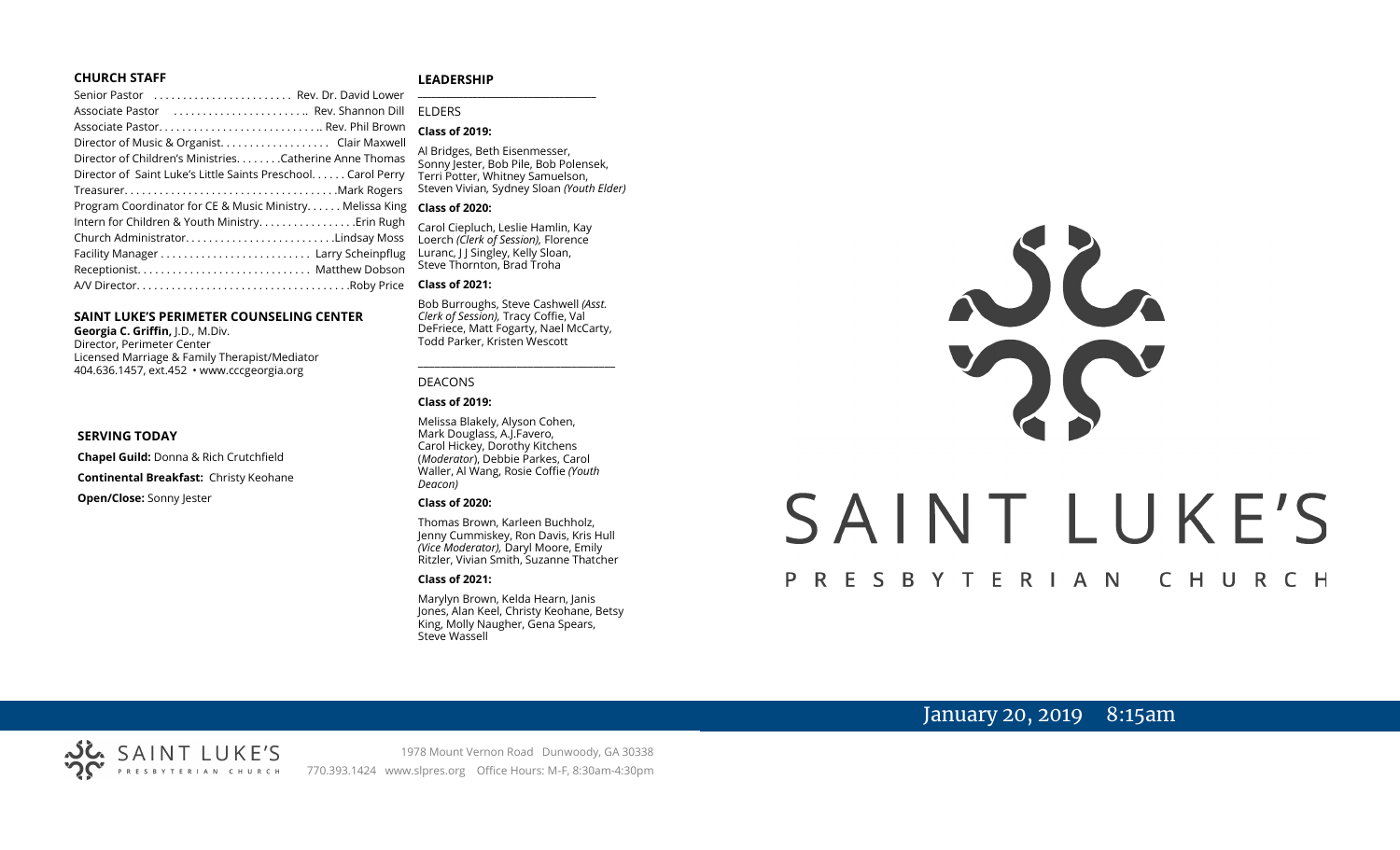

1978 Mount Vernon Road • Dunwoody, Georgia 30338 770.393.1424 • www.slpres.org

### **January 20, 2019**

2nd Sunday after Epiphany

#### **Liturgical Color:** Green

*Liturgical colors can orient us to the season of the church year and help to engage the sense of sight in worship. Green is used for all other times not marked by specific festival or season.*

#### **SUNDAY SCHEDULE**

8:15am Chapel Communion Service 9:15am Sunday School 10:30am Sanctuary Worship Service *Nursery available at all services and Sunday School.* 

## MISSION

Responding to God's call and empowered by the Holy Spirit, we invite all to join us in knowing, serving, and sharing Jesus Christ here and around the world.

## VISION

To be a beacon of faith, hope, and love– every member an active disciple in Christ's ministry.

## **WELCOME, GUESTS!**

We are delighted you are worshipping with us.

**DURING** the Welcome, please print the requested information on the Friendship Pad and pass the Friendship Pad down the pew.

**AFTER** the worship service, please join us outside the Chapel where our Pastors will be available to answer questions and provide you with a loaf of freshly-baked bread.

#### **FOR MORE** information about our

programs, ministries or membership, please contact one of our Pastors at 770.393.1424, or visit our website: slpres.org.

## **THAT ALL MAY WORSHIP**

**ASSISTIVE** hearing devices, large print hymnals, large print bulletins and back cushions are available. Please contact an usher for further assistance.  $\square$ 

**CHILDREN** are a precious part of our church family, and we welcome them in worship. Worship activity sheets and tactile activities are available on the table just outside the Chapel doors. For your convenience, there is a Family Restroom located in the administrative office's hallway, on the first floor, near the main lobby.

## **SAINT LUKE'S LITTLE SAINTS PRESCHOOL & KINDERGARTEN Registration for the 2019~2020 school year is January 22-24!**

Our accredited program honors the individuality of the child as we prepare each student for elementary school. Children ages 12 months through Kindergarten enjoy learning in our beautiful classrooms under the guidance of our dedicated and experienced teachers.



CAINT LIIKE'S PRESRYTERIAN

## **REGISTRATION DATES:**

**January 22nd** (Church Members) **January 23rd** (Current Families) **January 24th** (New Families) For further information and to arrange a tour, please contact Carol Perry, Director: 770.393.1424 x240 or [carolperry@slpres.org.](mailto:carolperry@slpres.org)

#### **INFORMATION FOR ALL TARTAN TROT SUPPORTERS RACE DAY IS FEBRUARY 23rd!**

#### **1 - REGISTER FOR THE RACE**

We need runners! If you are a sponsor, please use the promo code already provided to you by email to take advantage of your complimentary race registrations! It's a perk of being a Sponsor. Use them yourself or give them away. You can register here: [https://raceroster.com/events/2019/16889/tartan](https://raceroster.com/events/2019/16889/tartan-trot-5k10k)-trot-5k10k

#### **2 - BECOME A SPONSOR OR PAY YOUR PLEDGE**

There is still time to sponsor. Please feel free to do so online through Realm or using a pledge card. If you have already pledged, just a friendly reminder that you may fulfill your pledge online through Realm or you can drop a check off in the collection plate or the church office. Be sure to write "Tartan Trot 2018" in the memo line.

#### **3 - VOLUNTEER**

We can't make the Tartan Trot happen without all of the the volunteers. We have l ots of opportunities outside and inside so please take a look at the sign up to find a spot or we can find one for you....

[https://www.signupgenius.com/go/10C0B4AABAD2BA31](https://www.signupgenius.com/go/10C0B4AABAD2BA31-tartan)-tartan

#### **4 - CAKE & PIES**

We are famous in the running world for our awards of baked goods. We need **150+** homemade pies and cakes; and are very grateful to each on of you for your willingness to keep the tradition going. Please sign up at: [https://www.signupgenius.com/go/9040A4AAAAF22A13](https://www.signupgenius.com/go/9040A4AAAAF22A13-2019)-2019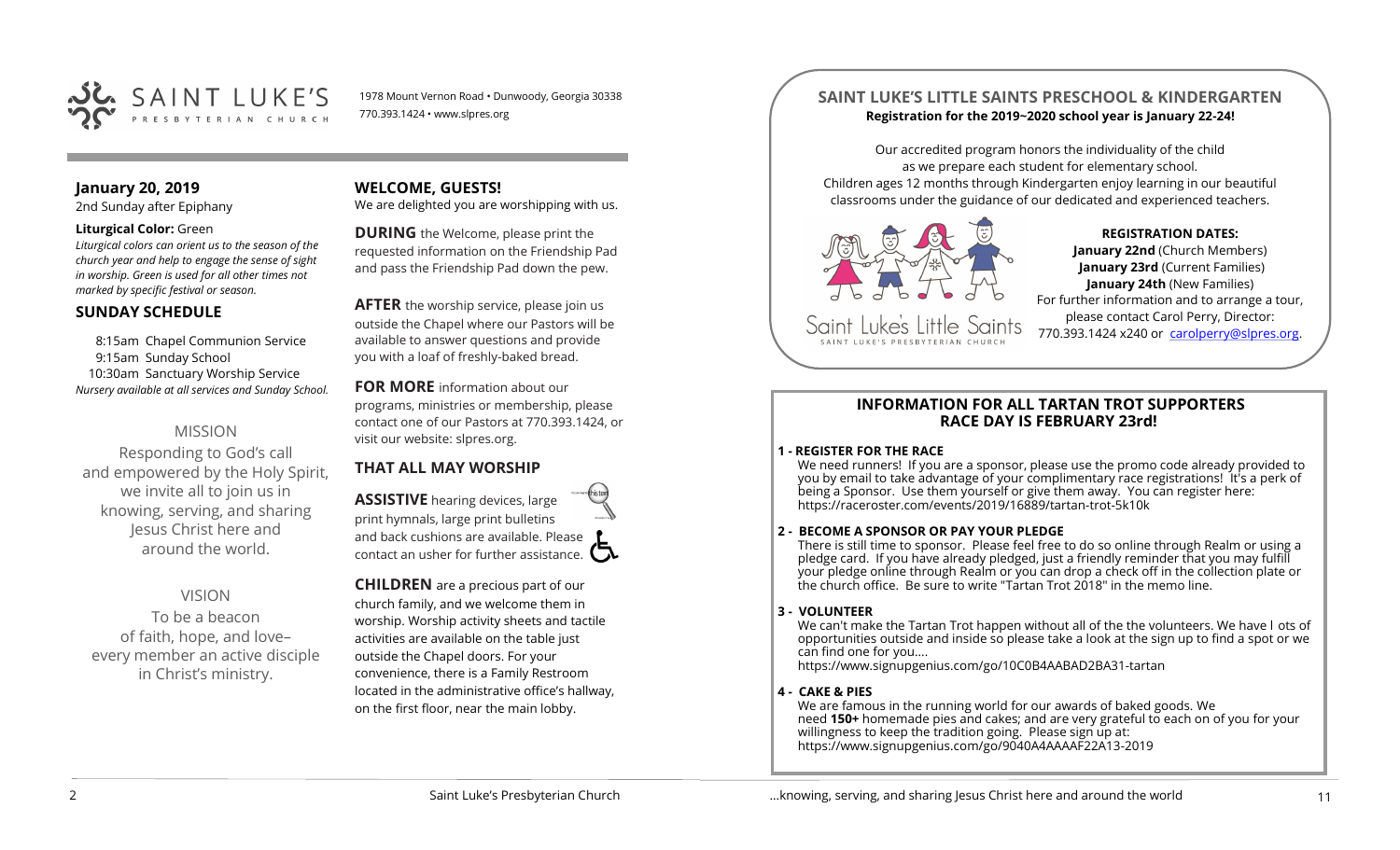**WEDNESDAY NIGHT FEAST** — Join us for "Dinner & Devotion" led by our pastors, from 5:45- 7:00pm on Wednesday nights through March 6. Register via the SLPC web site. NEW: Register online for all eight weeks at once, or pick and choose the dates you can attend!

**SAVE THE DATE: HONOR THE OWLS ON FEBRUARY 10—**Mark your calendars now to join the entire Saint Luke's church family for lunch on February 10 after the 10:30am service to honor our Older, Wiser, Loving Seniors (OWLS)!

**SENDING SOME SAINT LUKE'S LOVE—** Presbyterian Women (PW) of SLPC will send approximately 70 Valentine Boxes to college students, military family members, and our home bound members. Please send the name & address of your college student, family member serving in the military, or home bound member which you know, as soon as possible to melissakin[g@slpres.org,](mailto:lizcatlett@slpres.org) but no later than **Friday, February 1.** Donations for postage (\$8/ box); treats (homemade, candy, cards, snacks, etc.) and time for filling boxes are greatly appreciated! Please contact Jean Cronan, [cronan39@msn.com](mailto:cronan39@msn.com) or 770.630.8423 (cell) with questions or for more information.

**WOMEN'S RETREAT— MARCH 1-3 AT DILLARD HOUSE** Registration is now open. Join us for a weekend of fellowship, fun and spiritual growth. Rev. Julie Bailey will be our guest speaker. Julie serves as the Director of Alumni and Church Relations at Columbia Seminary. Registration forms are available in the lobby or you can sign up online at:

[https://slpres.org/2019](https://slpres.org/2019-womens-retreat/)-womens-retreat/**.** 

Deadline to sign up is February 1. Please return registration forms to Melissa King.

**MARRIAGE RETREAT— FEBRUARY 8-10 —**Whether you are newly married wanting to know more about what's ahead, parents in the midst of busyness looking to reconnect, or just want to have a weekend away with your spouse join us at Calloway Gardens for the **Better Marriages retreat, February 8-10, 2019.** You can stroll through the gardens, attend workshops designed to enrich your marriage, and meet great people! Register now! For any questions email or call Bob and Christine Crutchfield at 770-364-8079 and [Gafrog01@hotmail.com.](mailto:Gafrog01@hotmail.com)

**2019 COMMITMENT UPDATE—IT'S NOT TOO LATE!** Many of you have responded to our appeal for additional Commitments with new or revised pledges, and Saint Luke's is so grateful for the generosity of our members. We still have income challenges this year, as cash reserves we have relied on in the past to balance the budget are no longer available. It is not too late to help! If you can consider making a pledge, increasing your pledge amount, or giving an additional gift, please send a confidential email to commitment@slpres.org as soon as possible.

### **In Preparation for Worship**

**"**Human progress never rolls in on wheels of inevitability; it comes through the tireless efforts of men willing to be co workers with God, and without this hard work, time itself becomes an ally of the forces of social stagnation. We must use time creatively, in the knowledge that the time is always ripe to do right."

*- Martin Luther King, Jr., Letter from a Birmingham Jail*

**Prelude** Spirituals Medley

#### **Welcome and Announcements**

*If you are new to Saint Luke's today, welcome, we are so glad you are here! We have a gift of fresh bread we would love to give to you as a token of our gratitude. Please introduce yourself after worship to re ceive your welcome gift.*

*Please take the time now to fill out the Friendship Pads situated at the end of each pew. Write down your names and pass the pad down the pew, so that you may greet your pew neighbors by name and that we may know you are here.*

## **Call to Worship\***

| Leader: Holy One, you walked across chaos, and called all creation into life. |
|-------------------------------------------------------------------------------|
| People: You poured out your heart,                                            |
| shaping us in your image of love,                                             |
| filling us with joy and peace.                                                |
| Leader: When we turned away from you, and set out to follow our own dreams,   |
| you sent prophets to call us back to faithful living.                         |
| People: Finally, you sent Jesus to us, proclaiming the good news of your      |
| kingdom drawing near.                                                         |
| Leader: So, with those who listen for your voice in every place,              |
| and with those who follow in every time,                                      |
| we join our voices in praise to you:                                          |
| Opening Hymn #770*<br>I'm Gonna Eat at the Welcome Table                      |

#### **Call to Confession\***

Leader: The Lord be with you. **People: And also with you.**  Leader: Let us pray.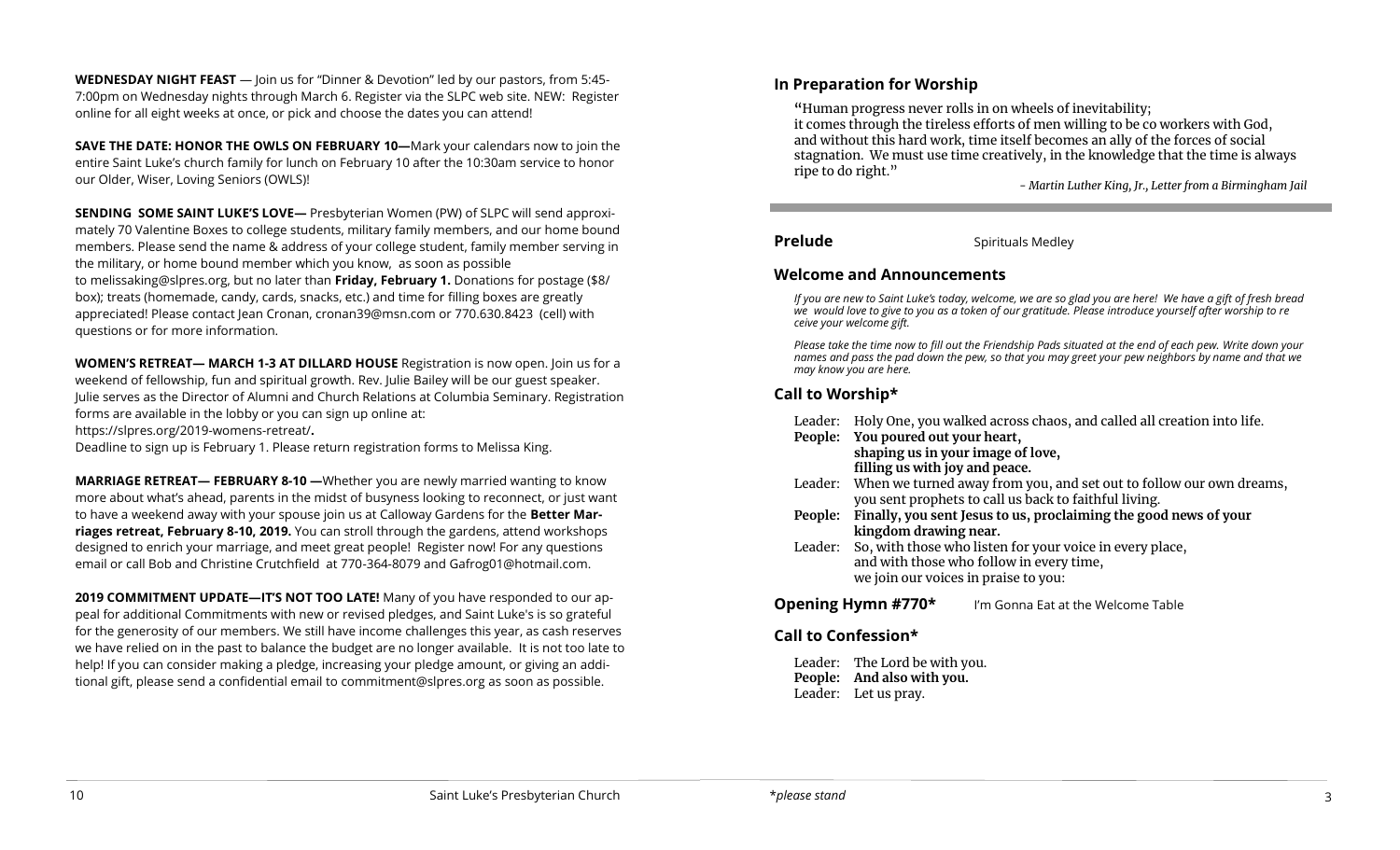### **Prayer of Confession\***

**Gracious God, through signs of grace you reveal your glory to all the world. Open our eyes to the hidden and surprising wonders you perform, as you usher your just and peaceful kingdom into the world. Help us believe with our minds and trust with our hearts that you are the power of all creation, moving us all toward a greater day. Hear now our silent prayers of confession....**  *(Silence is kept for personal reflection.)*

Leader: Lord, in your mercy. **People: Hear our prayer. Amen.**

## **Assurance of Forgiveness\***

## **Song of Praise #673\*** *stanza 3*



## **Passing the Peace of Christ\***

Leader: May the peace of Christ be with you. **People: And also with you.** 

## **Prayer for Illumination**

#### **Scripture Reading** Matthew 4:1-17 *pg. 3 of the New Testament*

Leader: The Word of the Lord. **People: Thanks be to God.** 

# YOUTH MINISTRY

**Phil Brown philbrown@slpres.org / 770.393.1424 ext. 238** 

### **JANUARY 20**

Sunday School: We will meet in the lobby at 9:15am then head to breakfast, bring money. Middle School: We will all meet at the church from 5-6:30pm High School: We will meet at the Dixon home from 7-8:30pm

\_\_\_\_\_\_\_\_\_\_\_\_\_\_\_\_\_\_\_\_\_\_\_\_\_\_\_\_\_\_\_\_\_\_\_\_\_\_\_\_\_\_\_\_\_\_\_\_\_\_\_\_\_\_\_\_\_\_\_\_\_\_\_\_\_\_\_\_\_\_\_\_\_\_\_\_\_\_\_\_\_\_\_\_\_\_\_

#### **TARTAN TROT IS COMING!**

Check your youth emails or the Saint Luke's web site under the Volunteer tab for how you can volunteer for this awesome fundraiser on February 23.

#### **JANUARY 27:**

Sunday school: Sandwich project and Family Promise move out help. Middle school: 5-6:30p at church High school: Need a host for dinner. Check email to sign up to host.

### **PARENT RETREAT**

Parent Retreat still has spots available. Feb 8-10, Montreat, NC. [www.authenticparents.org](http://www.authenticparents.org) for details and registration.

## ADULT MINISTRY

**Shannon Dill shannondill@slpres.org / 770.393.1424 ext. 229** 

#### **ADULT SUNDAY SCHOOL**

Individual classes have begun. Please see the website for a full description of each class. (http://slpres.org/program-ministries/adult-ministry/sunday-school)

 $\_$  ,  $\_$  ,  $\_$  ,  $\_$  ,  $\_$  ,  $\_$  ,  $\_$  ,  $\_$  ,  $\_$  ,  $\_$  ,  $\_$  ,  $\_$  ,  $\_$  ,  $\_$  ,  $\_$  ,  $\_$  ,  $\_$  ,  $\_$  ,  $\_$  ,  $\_$ 

Faith Foundations: Room 232 House to House: Room 203 Seasons of the Spirit: Room 231/233 Soul Food: Room 234/236

#### **FRIDAY MORNING MEN'S BIBLE STUDY**

Fellowship and Bible study every Friday from 6:40-8am in the Parlor with Dan Joyce.

#### **BIBLE STUDY: "WAYFARERS"**

Come join David, Shannon or Phil as this week's preacher leads a study of the scripture for the upcoming Sunday's worship. Meet on Wednesdays at 10am in the church library.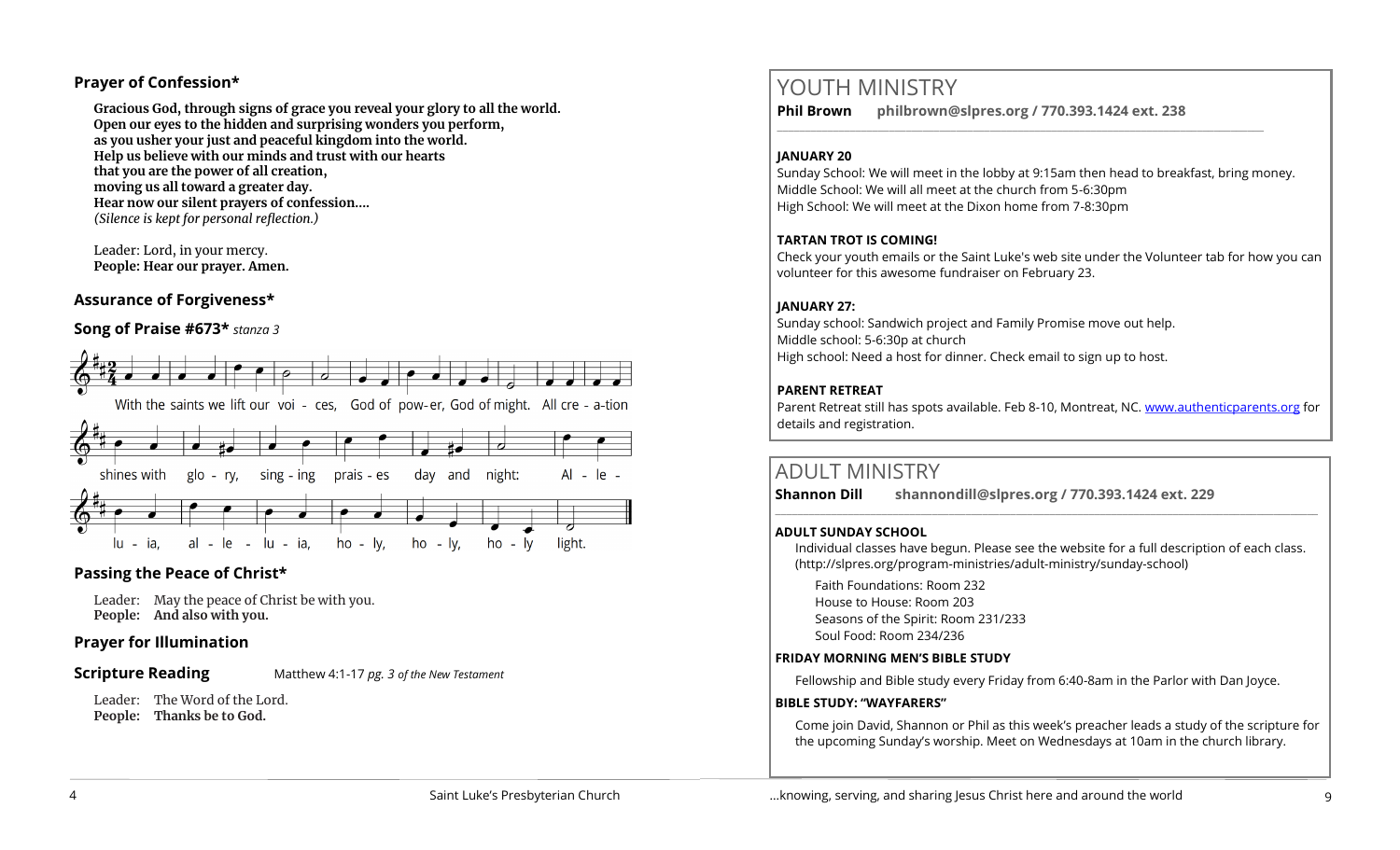# MUSIC MINISTRY

**Clair Maxwell clairmaxwell@slpres.org / 770.393.1424 ext. 227** 

 $\_$  , and the set of the set of the set of the set of the set of the set of the set of the set of the set of the set of the set of the set of the set of the set of the set of the set of the set of the set of the set of th

### **CHOIR NEW YEAR**

Make it one of your new year's resolutions to join a choir! There are spaces open in all our groups, and we would love having you join us. Come as often as you are able, and no experience is necessary. Be a part of our church's music ministry!

**Cherub (age4 - 1st grade):** Wednesdays at 5:15pm with Catherine Anne Thomas **Westminster (2nd - 5th):** Wednesdays at 5:00pm with Clair Maxwell **Festival Ringers:** Wednesdays at 6:30pm with Clair Maxwell **Chancel:** Wednesdays at 7:30pm with Clair Maxwell

# S P L A S H ! CHILDREN'S MINISTRIES

**Catherine Anne Thomas cathomas@slpres.org / 770.393.1424 ext. 228 \_\_\_\_\_\_\_\_\_\_\_\_\_\_\_\_\_\_\_\_\_\_\_\_\_\_\_\_\_\_\_\_\_\_\_\_\_\_\_\_\_\_\_\_\_\_\_\_\_\_\_\_\_\_\_\_\_\_\_\_\_\_\_\_\_\_\_\_\_\_\_\_\_\_\_\_\_\_\_\_\_\_\_\_\_\_\_\_\_\_\_\_\_\_\_\_\_\_\_\_\_\_\_\_\_\_** 

#### **KIDS CAN MAKE SANDWICHES, TOO!**

Next Sunday, **January 27,** both our preschool and elementary Sunday School kids will be making sandwiches in the Great Hall with their families from 9:15 - 10:15am. Godly Play and Dig In will resume on February 3.

Also on the 27th, our Faithful Friends will be working together on sandwiches during their regular meeting time after Tell Us Our Story at 10:30am worship. We will walk together as a group from the narthex, and parents may pick up from the Great Hall after worship.

## **MUSIC WITH MISS CATHERINE ANNE (age 4—1st grade)**

**New!** Our Cherub Choir (ages 4 - 1st grade) will be led by Catherine Anne Thomas, Director of Children's Ministries. Children age 4—first grade are invited to join Catherine Anne from **5 - 5:45 pm on Wednesdays before FEAST** (January 16-March 6).

## **SING WITH WESTMINSTER CHOIR (2nd—5th grade)**

Children in second through fifth grade are invited to join Clair Maxwell, Director of Music, at **5 –5:45 pm on Wednesdays before FEAST**. The Westminster Choir will meet on Wednesdays, January 16-March 20 with a performance on March 24.

## **Tell Us Our Story** *Erin Rugh* **Example 20 and 20 and 20 and 20 and 20 and 20 and 20 and 20 and 20 and 20 and 20 and 20 and 20 and 20 and 20 and 20 and 20 and 20 and 20 and 20 and 20 and 20 and 20 and 20 and 20 and 20 and**

*Children are always welcome to stay in worship. If preferred, parents may take their child(ren) to child care in Room 114.*

**Sermon** The Adversary" **Construction Construction Construction** David Lower

**Affirmation of Faith\*** Based on the Belhar Confession

*The Belhar Confession is the 13th confession of the Presbyterian Church USA, originating among churches in South Africa in 1982.*

**We believe in the triune God, Father, Son, and Holy Spirit, who gathers, protects and cares for the church through Word and Spirit.**

**We believe in one holy, universal Christian church, the communion of saints called from the entire human family.**

**We believe that Christ's work of reconciliation is made manifest in the church as the community of believers who have been reconciled with God and with one another. We believe that unity is, therefore, both a gift and an obligation for the church of Jesus Christ.**

**We believe that through the working of God's Spirit it is a binding force, yet simultaneously a reality which must be earnestly pursued and sought. We believe that this unity must become visible so that the world may believe that**

**separation, enmity, and hatred between people and groups is sin.**

**As the people of God, we hear the command of Christ to love God and one another. To the one God - Father, Son, and Holy Spirit - be the honor and the glory forever and ever. Amen.** 

## **Offering Invitation**

*Giving is a tangible sign of worship. If you give electronically, there is a blue, laminated, electronic giving card in the pew rack to place in the offering plate as it is passed.*

**Offertory** There is a Balm in Gilead

## **Song of Thanksgiving**